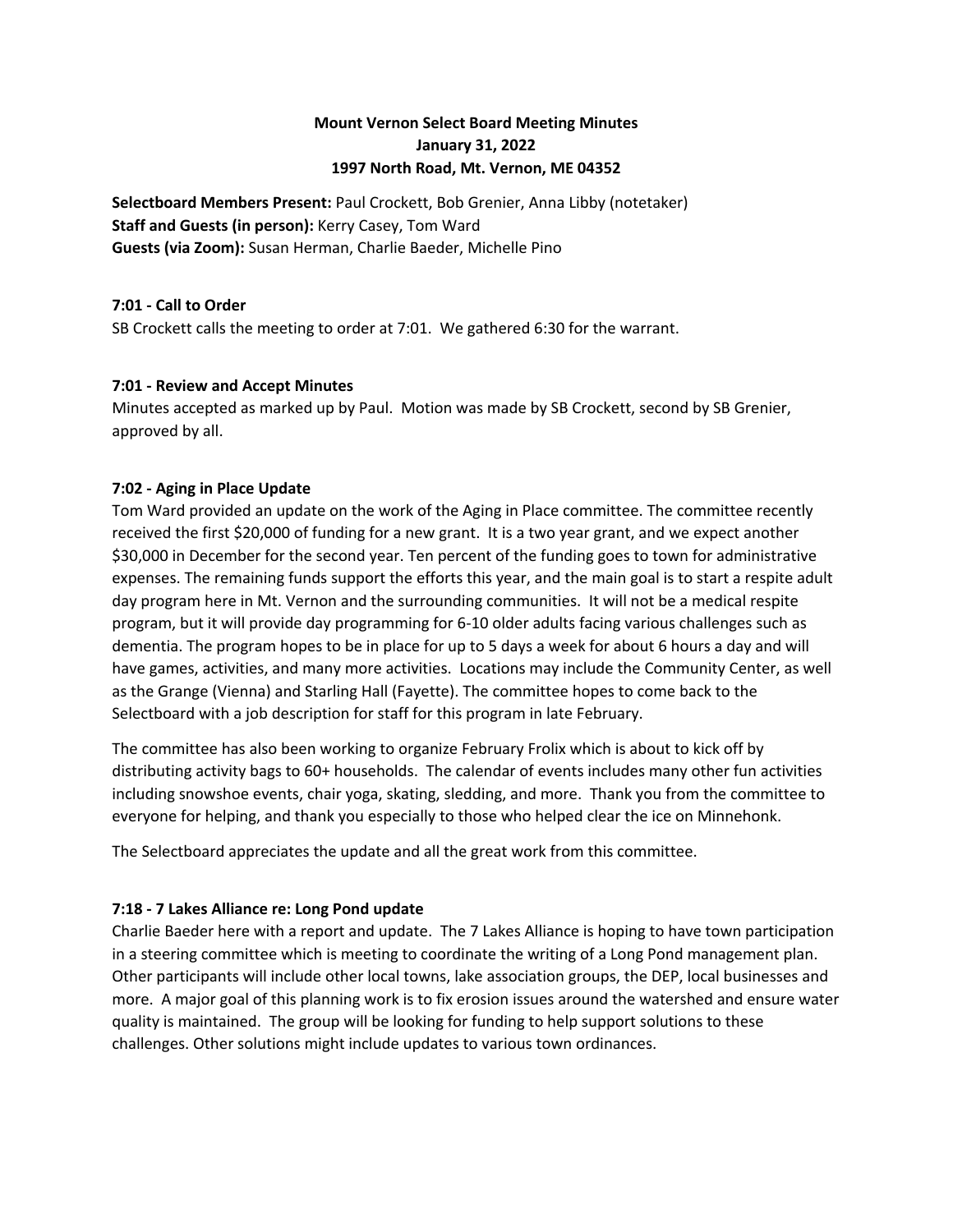Paul has some documents Charlie sent from last plan, he will forward to Anna and Bob to peruse. The group is looking at the next two to three weeks for initial meeting of the Long Pond Watershed Based Management Plan Steering Committee. Past documents can also be shared on the town website. The group also hopes have a public meeting in about a month.

SB Crockett motions to nominates SB Libby to participate on the committee, SB Grenier seconds. Passes.

### **7:34 ORC update**

Susan and Michelle are here to update the Selectboard on the work of the Ordinance Review Committee. The committee has had three Zoom meetings and have made a lot of progress. They finished a draft firework ordinance and welcome comments. They plan to have a public hearing on everything underway so far in late March. If there are interim questions, please send them to Susan and the committee.

The committee has also made a lot of progress on the draft solar farm ordinance, and plan to have a draft to send to the Selectboard after their next meeting. Discussion about the work on this ordinance so far and the logistics of considering a moratorium until the ordinance is completed. Bob plans to touch base with Bill on this issue.

Bob also shared that he had discussed the Land Use Ordinance with Alice, who has been working to update formatting and integrate ordinances passed since the last time the document was updated. A draft will go the ORC soon, and Bob is willing to help review it with the committee. The Selectboard also plans to review the fee schedule before the document is finalized.

Thank you to the Ordinance Review Committee for all their work and to Susan and Michelle for this helpful update.

#### **8:00 – Broadband Update**

The Selectboard recently received the bill for the RedZone review of the area, it is only \$2000 since other area towns also decided to participate. The whole coalition working on RedZone right now and hoping it works well. Spectrum has also come back with a new offer to consider. The committee is doing phenomenal work and is hoping to come up with a recommendation so an article can be written in time for the warrant.

#### **8:10 – Other Business**

Town Lawyer: Paul emailed Tom Carey about being our town attorney and asked if he wanted to meet, will wait to hear back.

Plowing: John is doing a great job with the off road plowing, and Lee and crew are doing a great job with the on road plowing – thank you to all!

Landlocked land issue from last summer: We agreed to consider adding this to the warrant, and need to consider language.